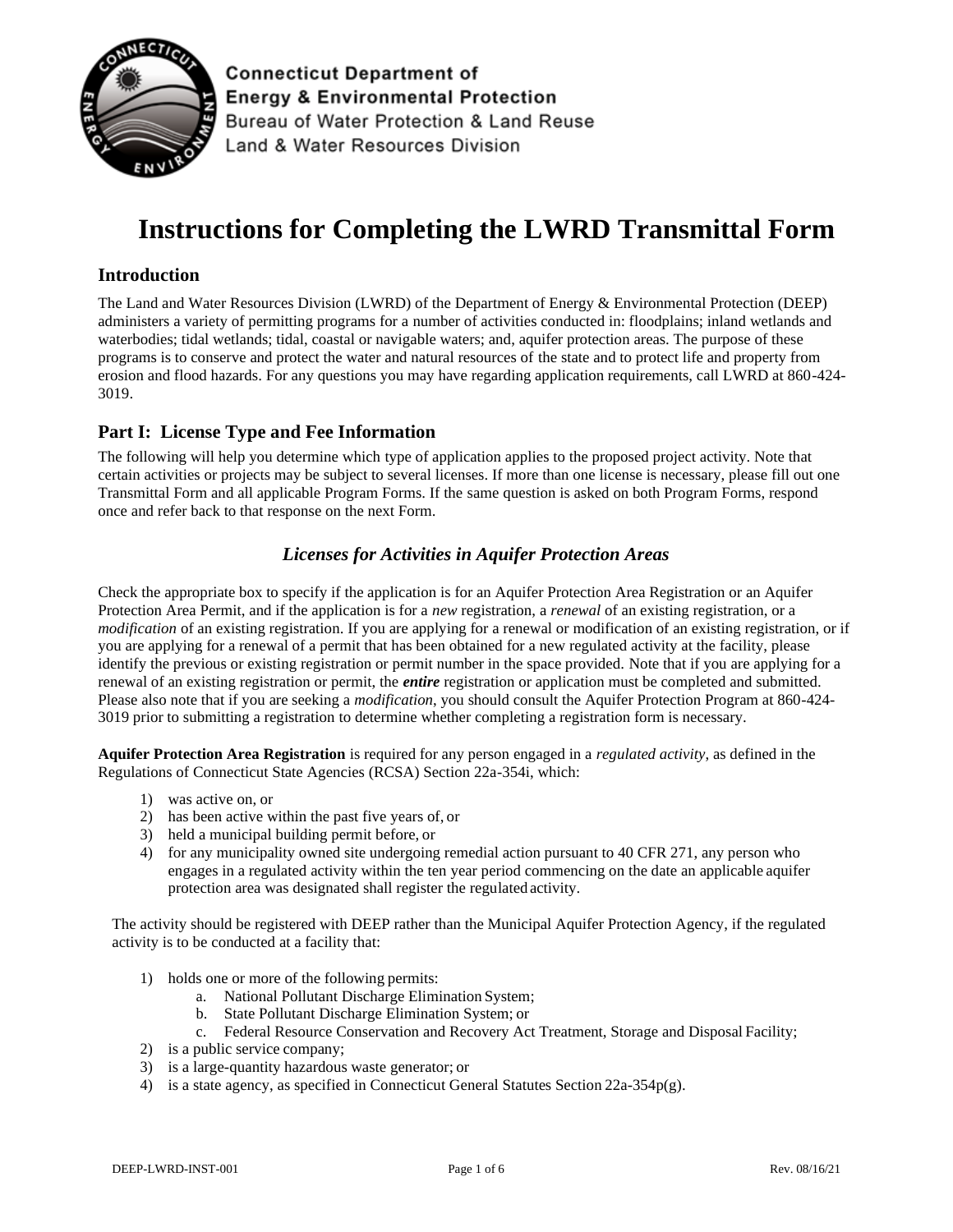**Aquifer Protection Area Permit** is required to add or change any *regulated activity*, as specified in Connecticut General Statutes Section 22a-354p(g), if the registered facility:

- 1) holds one or more of the following permits: National Pollutant Discharge Elimination System; State Pollutant Discharge Elimination System; or, Federal Resource Conservation and Recovery Act Treatment, Storage and Disposal Facility;
- 2) is a public service company;
- 3) is a large-quantity hazardous waste generator; or
- 4) is a state agency.

# *Licenses for Activities in Tidal Waters*

**Structures, Dredging & Fill (SDF)** applies to work being proposed waterward of the Coastal Jurisdiction Line in tidal, coastal or navigable waters of the state, including dredging and the placement of structures or fill material. In general, jurisdiction applies from coastal waters up to the first impediment to navigation (dam or waterfall) on tributaries and rivers. Contact LWRD staff if jurisdiction is not clear.

**SDF with Tidal Wetlands** applies to any activities occurring in tidal wetlands.

**Section 401 Water Quality Certification (WQC)** (also known as "Individual 401") is required when applying for a federal license or permit for an activity which may result in a discharge to waters of the United States, including wetlands. The application is evaluated for compliance with applicable provisions of the Federal Water Pollution Control Act, as amended, and Connecticut's Water Quality Standards. If your project requires a U.S. Army Corps of Engineers (USACE) Section 404 permit, a Section 401 WQC from the state will also be required.

For work in tidal waters, a WQC application is usually accompanied by either an SDF or Certificate of Permission application.

**Certificate of Permission (COP)** is available for activitiesthat have only minor resource impacts, including tidal wetlands. To determine if your project is eligible for a COP, refer to the list provided in the LWRD License Application Form D, Part VI, and/or reference Connecticut General Statutes Section 22a-363b(a) and (b).

#### **General Permit Registration for Coastal Maintenance** or

**General Permit Registration for Minor Coastal Structures (GPs)** are available for activities that have only minor resource impacts. To determine if your project is eligible for one of these general permits, refer to DEEP-OLISP-GP-2015- 01, DEEP-OLISP-GP-2015-02, or to the 'General Permit Eligibility' sections of the corresponding LWRD License Application Forms E through J.

#### **General Permit Registration for Dolphin Cove**

The projects conducted prior to December 7, 1995 within the boundary of Dolphin Cove Lagoon, Stamford, as delineated in GP-LIS-95-001.

**Federal Agency Activity - Section 401 WQC** is for direct federal activities proposed by federal agencies.

## *Licenses for Activities in Non-Tidal Waters*

**Section 401 WQC** (also known as an "Individual 401") is required when applying for a federal license or permit for an activity which may result in a discharge to waters of the United States, including wetlands. The application is evaluated for compliance with applicable provisions of the Federal Water Pollution Control Act, as amended, and Connecticut's Water Quality Standards. If your project requires a USACE Section 404 permit, a Section 401 WQC from the state will also be required.

**Pre-Construction Notification (PCN), USACE General Permits for CT** is an abbreviated application process applying to activities that satisfy the eligibility criteria in the *Department of the Army General Permits for the State of Connecticut*, dated August 19, 2016. For eligible projects, the PCN fulfills the requirement for a Section 401 WQC. Please refer to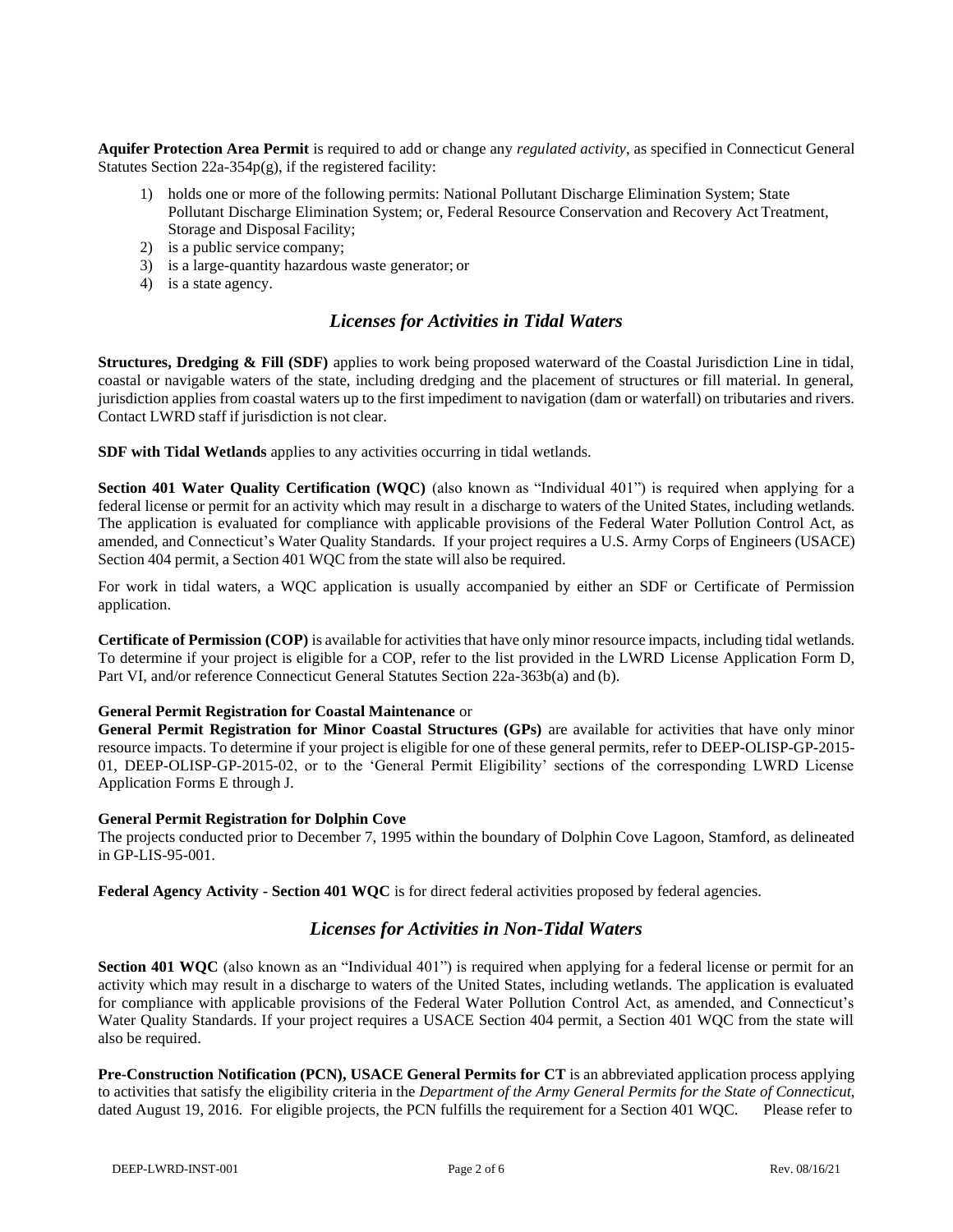DEEP LWRD Application Form L, Part III, for a listing of the General Permits. **DEEP's LWRD Application Form L replaces the CT DEEP addendum referenced on pages 2 and 3 of** *Department of the Army General Permits for the State of Connecticut***.** For submission to the USACE, follow instructions in the *Department of the Army General Permits for the State of Connecticut*.

**Inland Wetlands and Watercourses** (also known as an "Individual IW") is a permit for state agency activity or activities conducted on state owned/controlled lands. Regulated activities include, but are not limited to, filling, dredging, clearing, grubbing, grading, piping, culverting, channelizing, diverting, damming, dewatering or otherwise temporarily or permanently altering wetlands and watercourses.

**Inland Wetlands and Watercourses and WQC** are required for state projects that need a USACE Section 404 permit.

**General Permit for Water Resources Construction Activities** is only for state agency activities conducted on state owned/controlled lands. Refer to DEEP-IWRD-GP-013 for eligibility requirements.

## *Additional Licenses for Activities*

**Water Diversion - Non-Consumptive** is required if your project includes one of the following activities:

- a) collects surface water runoff, i.e., storm water drainage, froma drainage area greater than 100 acres;
- b) constructs or otherwise modifies roadway crossings or culverts which provide detention or retention of watercourse flows either by design or default, or to otherwise modify or alter hydraulic characteristicsor capacity; or
- c) relocates, retains, detains, bypasses, channelizes, pipes, culverts, ditches, drains, redirects, fills, excavates, dredges, dams, impounds, dikes, or enlarges or diminishes waters of the state.

#### **Flood Management Certification (FMC)** or

**FMC with Exemption Request** is for any state agency proposing or funding an activity within, or affecting, a floodplain or that impacts natural or man-made storm drainage facilities. Such activities include, without limitation:

- a) any structure, obstruction or encroachment proposed for emplacement within the floodplain area;
- b) any proposal for site development which increases peak runoffrates;
- c) any grant or loan which affects land use, land use planning or the disposal of state properties in floodplains; or,
- d) any program regulating flood flows within the floodplain.

DEEP will not process an application unless the required fees have been paid. Please note that application fees are not refundable. Check the boxes, as appropriate, if:

- $\bullet$  the applicant is a municipality, a 50 percent fee discount may apply, depending on the type of license;
- your application is for work in tidal waters and is being submitted to resolve a violation; and
- your project is receiving state funding, including federal funding administered by the state. Note, submission of Flood Management Certification application may be necessary.

## **Part II: Project and Site Information**

Provide the site name, location, and a brief description of the activity. The description should be brief and simple. For example, "A new dock on the Connecticut River in Old Saybrook."

## **Part III: Applicant Information**

Provide all applicable information. Please note that e-mail addresses are required for DEEP correspondence.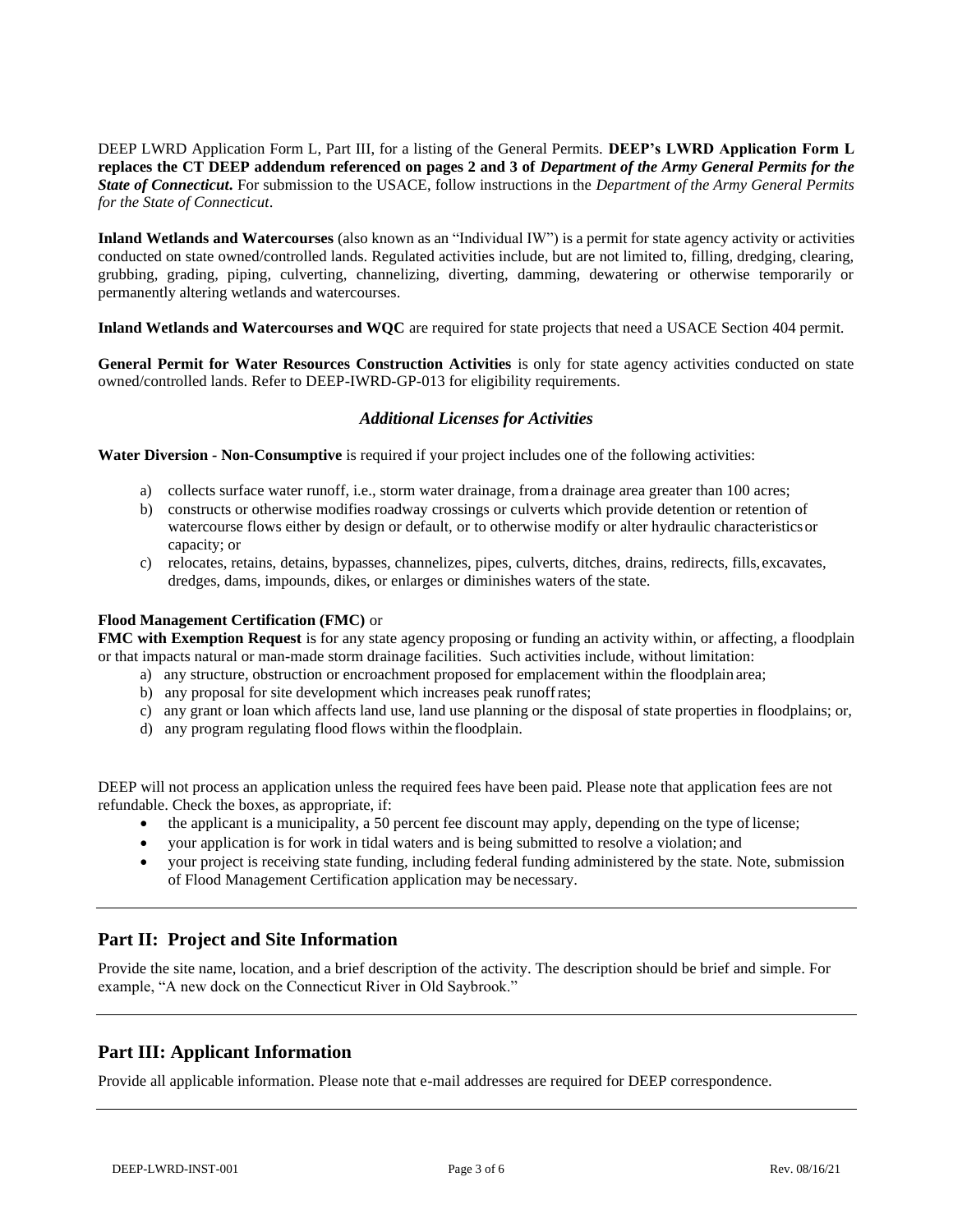## **Part IV: Pre-Application Coordination**

Coordination with LWRD staff is strongly recommended prior to application submission. For the appropriate staff contact, call 860-424-3019. An e-mail to staff with a brief project description and any preliminary plans or reports is the preferred method of pre-application coordination. Provide the name of the staff person and the date of coordination.

## **Part V: Supporting Documents**

**Attachment A,** Structures, Dredging and Fill Fee Calculation

- 1. The application fee for aquaculture activities, regardless of the water surface area to be occupied by structures/gear, is six hundred sixty dollars (\$660.00).
- 2. The application fee for a mooring area or multiple mooring facility, regardless of the water surface area to be occupied by moorings, is six hundred sixty dollars (\$660.00), provided that such mooring areas or facilities do not include fixed or floating docks, slips or berths.
- 3. The application fees for any structure, filling or dredging activities are calculated based on the water surface area the project uses or occupies in any tidal, coastal or navigable waters of the state waterward of the coastal jurisdiction line (CJL). Here are the regulatory specifications:
	- a. For any structure, filling or dredging that uses or occupies less than five thousand five hundred square feet (5,500 SF) in water surface area, the fee is equal to eighty cents per square foot (\$0.80/SF), provided such fee shall not be less than six hundred sixty dollars (\$660.00);
	- b. For any structure, filling or dredging that uses or occupies five thousand five hundred square feet (5,500 SF) or more but less than five acres in water surface area, the application fee is three thousand five hundred fifty dollars (\$3,550) plus ten cents per square foot (\$0.10/SF) for each square foot in excess of five thousand five hundred square feet;
	- c. For any structure, filling or dredging that uses or occupies five or more acres (217,800 or more square feet) in water surface area, the application fee is nineteen thousand four hundred seventy-five dollars (\$19,475) plus five hundred twenty-five dollars per acre (\$525.00/ac.) for each additional acre (43,560 SF) beyond five acres;
	- d. The application fee for the retention of any unauthorized structure or fill completed after December 31, 1994, shall be four times the fee calculated. The use of this fee component should be coordinated with the OLISP Enforcement Section prior to submittal of the application;
	- e. For certificate of permission eligible (CGS section 22a-363b) activities proposed in a permit application, the fee shall be calculated in accordance with subparagraphs (a) to (c), above, inclusive, of this subsection. Alternatively, a separate application for a certificate of permission for such eligible activities may be submitted.
	- f. Please Note:
		- i. Previously **authorized** structures are not included in the application fee calculation;
		- ii. New structures over previously authorized dredge footprints are included in the application fee calculation.
		- iii. The area of any structure that spans over any tidal, coastal or navigable waters of the state waterward of the CJL must be included in the application fee calculation;
		- iv. The area within the perimeter of any outhaul/tie-off or support pilings and proposed vessel berthing areas must be included in the application fee calculation;
		- *v.* If the entire project area is *eight hundred twenty-five square feet (825 SF) or less*, the application fee will be *six hundred sixty dollars (\$660.00).*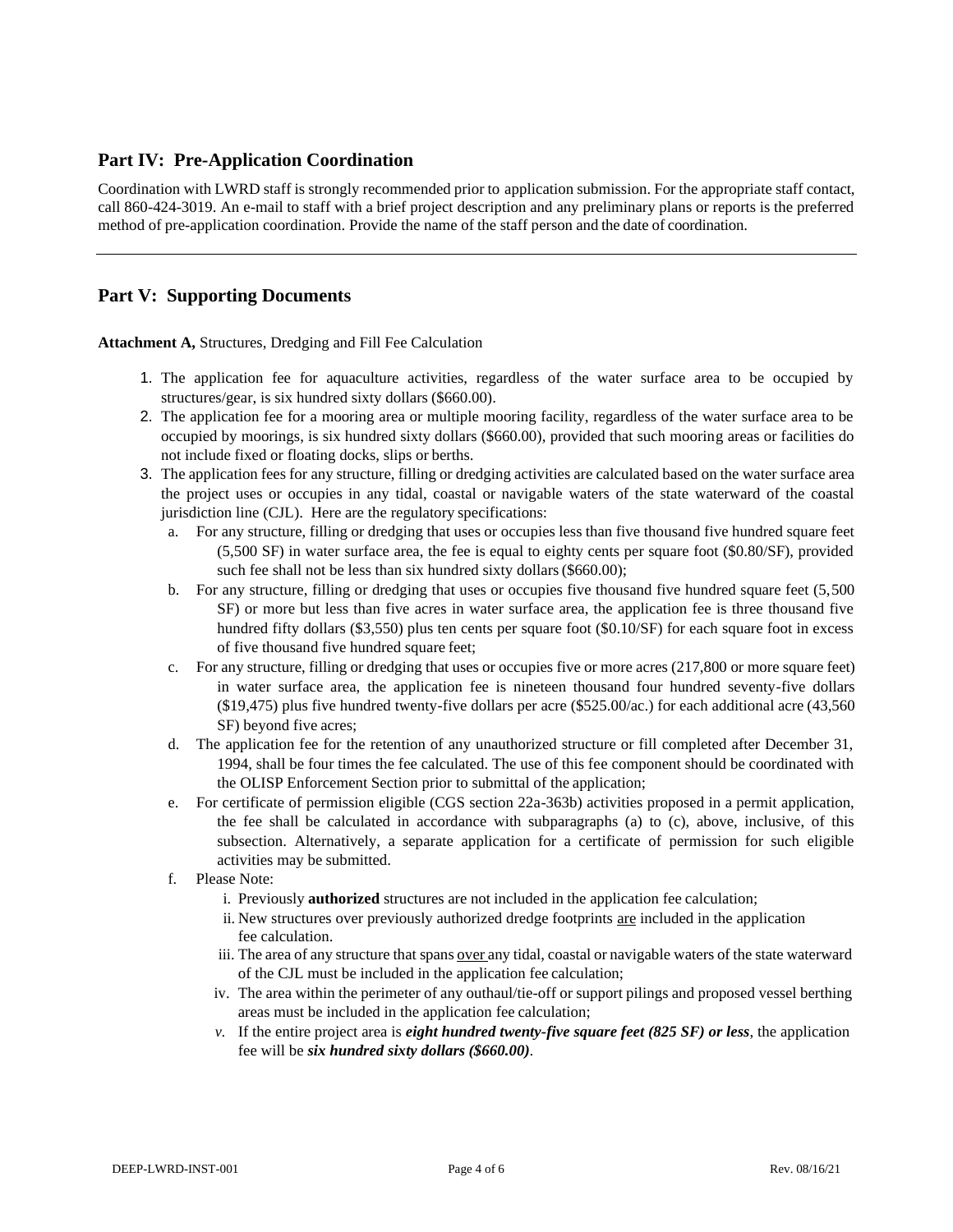- 4. To support the calculated fee, applicants will need to:
	- a. Provide scaled plan sheets that clearly identify the Coastal Jurisdiction Line and limits of Tidal Wetlands and delineate the encroachment footprint therein from the proposed structures, filling or dredging (see Figure 1);
	- b. Provide the computations performed to determine the total application fee. Such computations should list the areas (in square feet and/or acres) of each proposed structures, filling or dredging encroachment in the application and detail the statutory fee rates applied based on the overall project encroachment (see Figure 1); and
	- c. Provide the name, title, address, phone number and email of the individual that performed the calculation.

### *Fee Calculation Example*

Figure 1.



| Fixed Pier below CJL = 30' x 6' (4' + (2) 1' diameter pilings)     |        | 180 square feet |
|--------------------------------------------------------------------|--------|-----------------|
| Aluminum Ramp = $3'$ x $30'$                                       |        | 90 square feet  |
| Float = $10'$ x $11'$ ( $10'$ + 1' diameter pilings)               |        | 110 square feet |
| Vessel Berthing Area = $12'$ x 22' (20' + (2) 1' diameter pilings) |        | 264 square feet |
|                                                                    | Total: | 644 square feet |

Since 644 square feet is < 825 square feet, the Total Application fee is the minimum of \$660.00.

**Attachment B**, Co-applicant information, as applicable. **Attachment C**, Permission of site owner, as applicable. **Attachment D**, If more than one applicant, additional signature page.